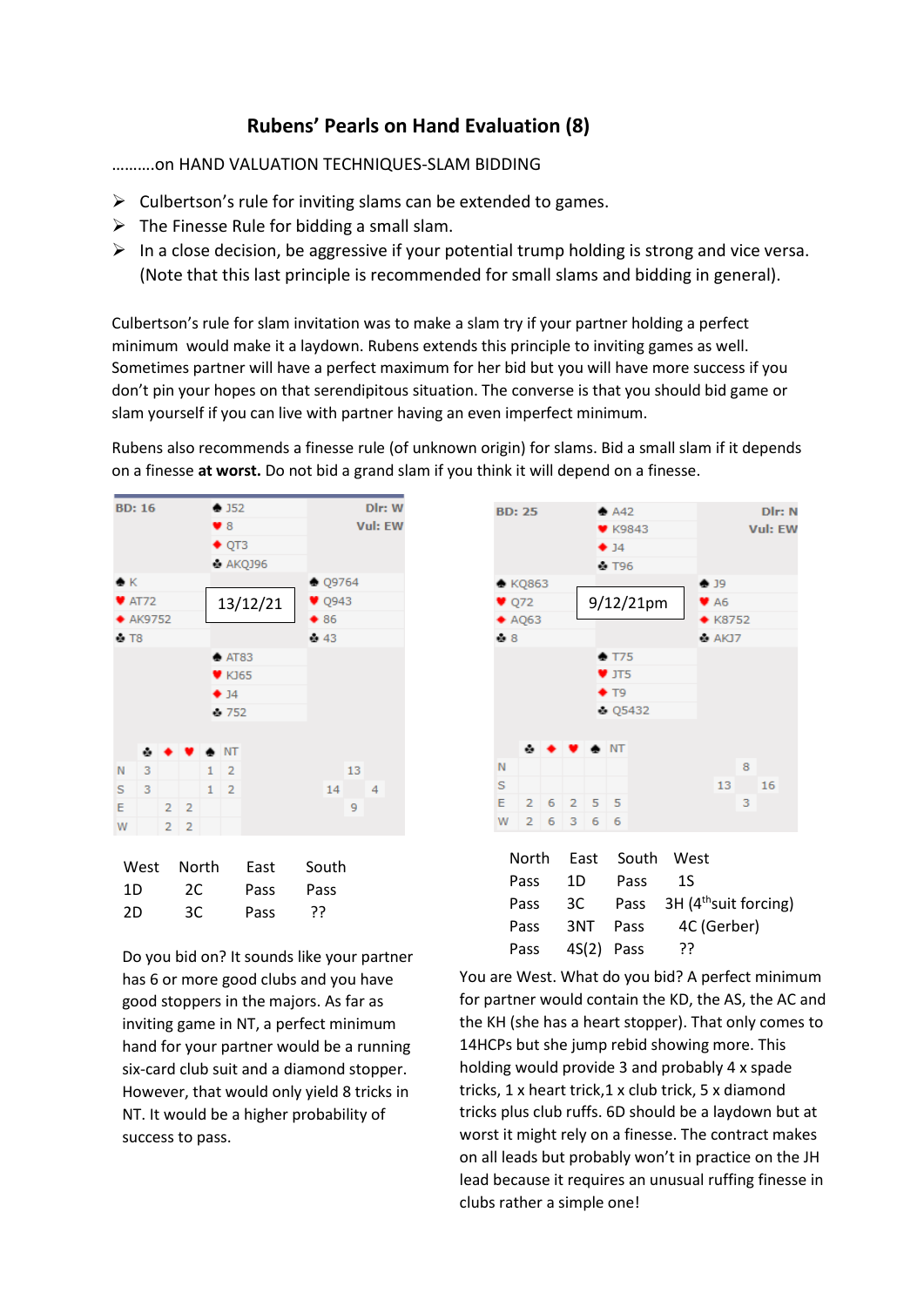*Answer to Exercise (7):*



Use the other evaluation techniques to see if you can predict a better diamond contract for E-W than suggested by the Loser Trick Count.

Assume for the sake of the exercise that West opens 1D and North passes.

(A 2H "multi" opening by South or a 1S overcall by North would tend to dampen E-W ambitions.)

E-W has a combined 22HCPs. When length and distribution points are added the Total Point Count is in the range of 29-31 which indicates 5D should be a good contract. If the Pair can get a better sense of honour nature and location from the bidding, they will find the key to dampening their expectations because the primary honours in their side suits are not located to protect their secondary suit (spades). If East jumps to 3D after the sequence 1D-1H-1S based on distributional points, East may relapse into 4D when East bids 3NT, knowing that the combined points are probably not there and West has wasted values in clubs. This is certainly not an easy hand for E-W to avoid overbidding their hand.

 $\overline{\phantom{a}}$ 

| Exercise 8:                          |                                                                            |       |                      |        |  |  |  |  |
|--------------------------------------|----------------------------------------------------------------------------|-------|----------------------|--------|--|--|--|--|
| $\rightharpoonup$ A974               | West (you)                                                                 | North | East                 | South  |  |  |  |  |
|                                      | 1NT                                                                        | Pass  | 2H(transfer)         | Pass   |  |  |  |  |
| ≸ K932                               | 3S (superaccept)                                                           | Pass  | 4C(control bid)      | Pass   |  |  |  |  |
| $\blacktriangleright$ AQ3            | 4D (control bid)                                                           | Pass  | 4S(no heart control) | Pass   |  |  |  |  |
|                                      | 4NT(key card ask)                                                          | Pass  | 5H(2 without the QS) | Double |  |  |  |  |
| ё К4                                 | ?? What do you bid??                                                       |       |                      |        |  |  |  |  |
| You are East not-vulnerable. Partner |                                                                            |       |                      |        |  |  |  |  |
| V 2                                  | opens 1D, most likely 4+ cards and<br>North overcalls 4S. What do you bid? |       |                      |        |  |  |  |  |
| QJT9762                              |                                                                            |       |                      |        |  |  |  |  |
| A9432                                |                                                                            |       |                      |        |  |  |  |  |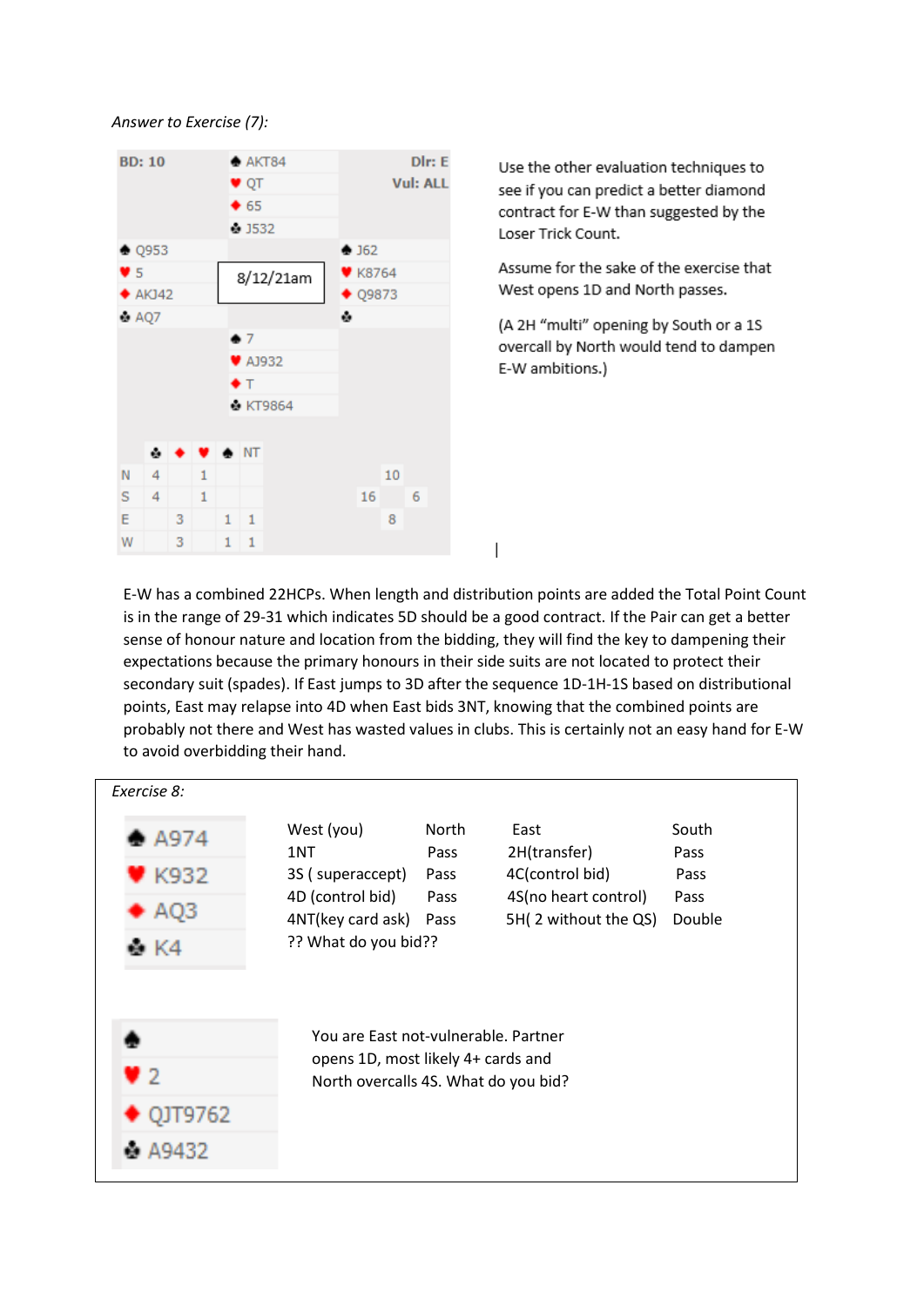## Answers to Exercise (8)



You have a very clear picture of partner's hand. His Key Card Response tells you he has the KS but not the QS and the AC. He can't have the AH or else he would have cue bid hearts as a control. You can't count on him having more than 5 x spades and you are going to get a heart lead following South's double. The slam is only going to make if you can find the QS. Even if partner has the JS the odds are no better than 50%. It would be prudent to simply bid 5S.

What would be a perfect minimum hand that your partner might hold to make slam in diamonds? Nothing in spades AH, AD, KD and KC would be perfect and even 7D might be on if he has a doubleton club. A bid of 6D is certainly justified and also supported by the last Ruben principle to be aggressive if your trump holding is strong. (This principle is recommended for bidding in general, not only for slams.)